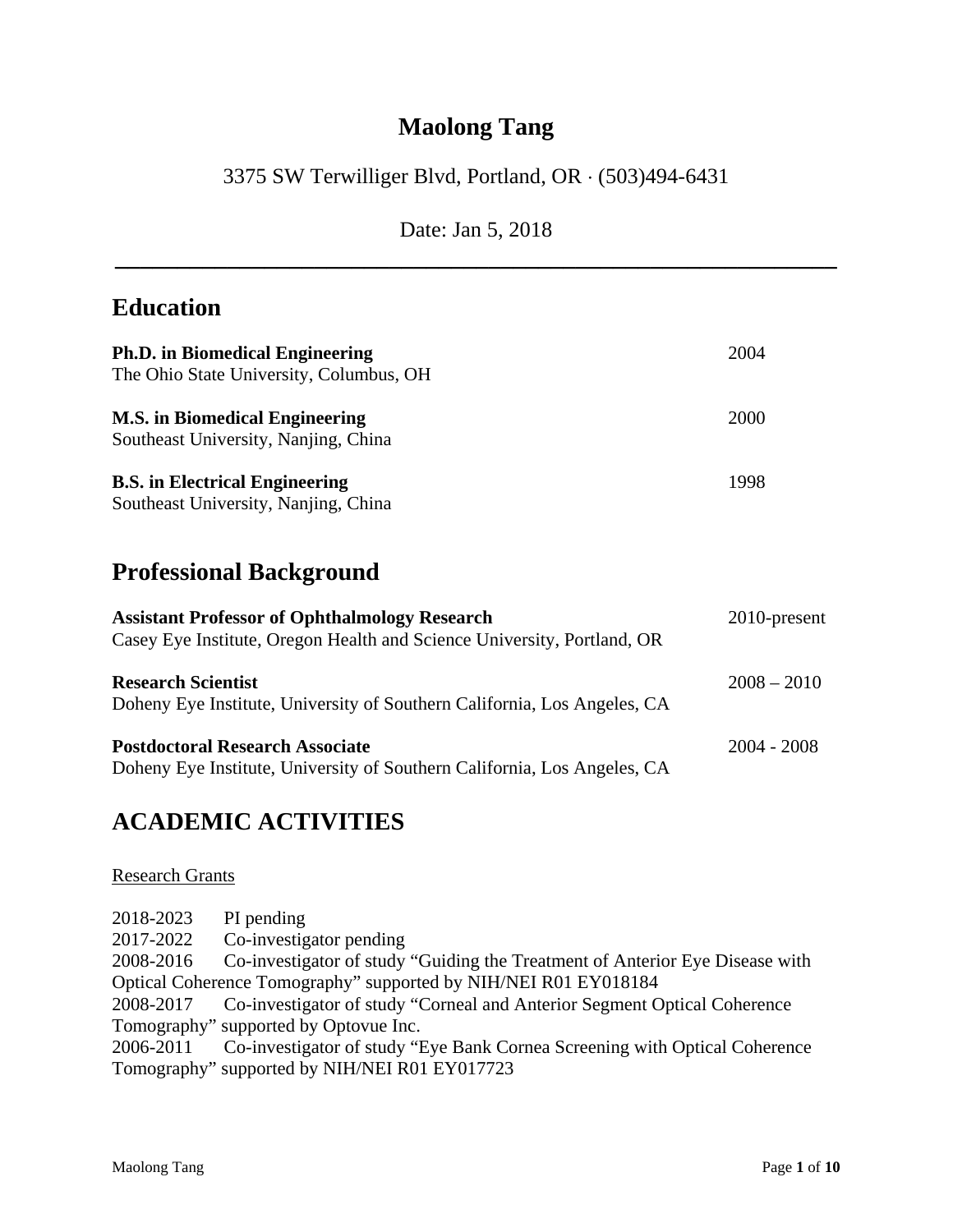### Continue Medical Education

- 1. Tang M, "Optimizing IOL Power Calculation in Difficult Cases", in resident lecture series, Casey Eye Institute, Oregon Health and Science University, October 2017
- 2. Tang M, "Corneal power and IOL power calculation with OCT", in Oregon Ophthalmological Alumni Associate meeting, Casey Eye Institute, Oregon Health and Science University, June 2012
- 3. Tang M, "OCT-based intraocular lens power calculation after laser vision correction", in resident lecture series, Casey Eye Institute, Oregon Health and Science University, October 2010
- 4. Tang M, "Intraocular lens power calculation: history and future", in *Educational Curriculum*, Los Angeles County Hospital + USC Medical Center, Los Angeles CA, June 2010
- 5. Tang M, Huang D, "Intraocular lens power calculation after laser vision correction", in course *Innovations in refractive surgery*, Doheny Eye Institute, Los Angeles CA, December 2009
- 6. Tang M, Huang D, "Characteristics of keratoconus and pellucid marginal degeneration in mean curvature maps" in course *Refractive implants*, Doheny Eye Institute, Los Angeles CA, April 2005

### Journal Reviewer

Journal of Cataract and Refractive Surgery, Investigative Ophthalmology & Visual Science Ophthalmology, Cornea, American Journal of Ophthalmology, British Journal of Ophthalmology Journal of Biomedical Optics, Optometry and Vision Science

### Society Memberships

Association for Research in Vision and Ophthalmology (ARVO) International Society for Imaging in the Eye (ISIE)

### **BIBLIOGRAPHY**

### Issued Patents

- 1. Huang D, Tang M, inventors. Gaussian fitting on mean curvature maps for parameterization of corneal ectatic diseases. US patent 7,497,575 issued March 3, 2009.
- 2. Huang D, Li Y, Tan O, Tang M, inventors. Methods and systems to measure corneal epithelial thickness and power, stromal thickness, subepithelial corneal power and topography for disease diagnosis. US patent 9,655,512 issued May 23, 2017.

### Pending Patents

1. Tang M, Li Y, Huang D, inventors. Diagnostic classification of corneal shape abnormalities. US provisional patent application 62/357198, June 30 2016.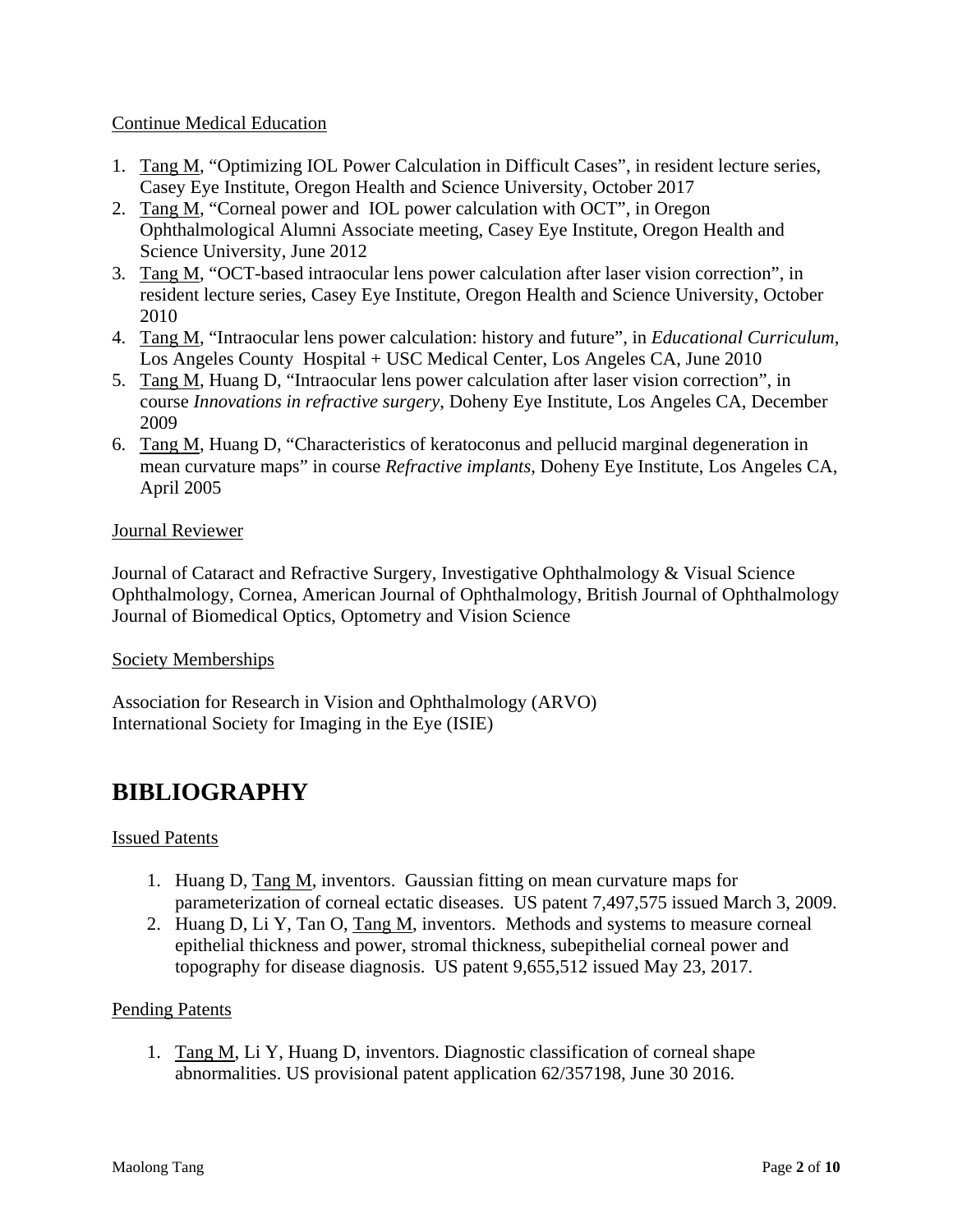### Peer Reviewed Journal Articles

- 1. Huang D, Tang M, Shekhar R. Mathematical model of corneal surface smoothing after laser refractive surgery. *Am J Ophthalmol* 2003; 135(3):267-278.
- 2. Tang M, Shekhar R, Huang D. Mean curvature mapping for the detection of corneal shape abnormality, *IEEE Trans Med Imaging* 2005; 24(3): 424-428.
- 3. Tang M, Shekhar R, Miranda D, Huang D. Characteristics of keratoconus and pellucid marginal degeneration in mean curvature maps. *Am J Ophthalmol* 2005; 140: 993-1001.
- 4. Tang M, Li Y, Avila M, Huang D. Measurement of total corneal power before and after LASIK with high-speed Optical Coherence Tomography, *J Cataract Refract Surg* 2006; 32: 1843-1850.
- 5. Lai M, Tang M, Andrade E, Li Y, Khurana R, Song J, Huang D. Assessing intrastromal corneal ring segment depth in keratoconic eyes using optical coherence tomography, *J Cataract Refract Surg* 2006; 32: 1860-1865.
- 6. Khurana R, Li Y, Tang M, Lai M, Huang D. High-speed optical coherence tomography of corneal opacities, *Ophthalmol* 2007;114:1278-1285.
- 7. Lin R, Li Y, Tang M, McLain M, Rollins M, Izatt J, Huang D. Screening for previous lasik in eye bank corneas using optical coherence tomography, *Cornea* 2007;26(5):594-599.
- 8. Memarzadeh F, Tang M, Li Y, Chopra V, Francis BA, Huang D. Optical coherence tomography assessment of angle anatomy changes after cataract surgery. Am J *Ophthalmol* 2007; 44(3):464-465.
- 9. Ramos JB, Zhou S, Yo C, Tang M, Huang D. High-resolution imaging of complicated LASIK flap interface fluid syndrome. *Ophthalmic Surgery, Lasers & Imaging* 2008;39:S80- 82.
- 10. Schallhorn J, Tang M, Li Y, Huang D. Optical coherence tomography of clear corneal incisions for cataract surgery. *J Cataract Refract Surg* 2008;34:1561-1565.
- 11. Li Y, Meisler DM, Tang M, Lu ATH, Thakrar V, Reiser BJ, Huang D, Keratoconus diagnosis with optical coherence tomography pachymetry mapping, *Ophthalmology*. 2008;115:2159-2166.
- 12. Zhou S, Li Y, Lu A, Liu P, Tang M, Yiu S, Huang D. Reproducibility of tear meniscus measurement by Fourier-domain optical coherence tomography. *Ophthalmic Surgery, Lasers & Imaging*. 2009;40:442-447.
- 13. Li Y, Tang M, Zhang X, Salaroli CH, Ramos JL, Huang D, Pachymetric mapping with Fourier-domain optical coherence tomography. *J Cataract Refract Surg*, 2010; 36:826-831.
- 14. Tang M, Li Y, Huang D. An intraocular lens power calculation formula based on optical coherence tomography: a pilot study. *J Refract Surg*. 2010;26(6):430-437.
- 15. Tang M, Chen A, Li Y, Huang, D. Corneal power measurement with Fourier-domain optical coherence tomography. *J Cataract Refract Surg*. 2010 Dec;36(12):2115-2122.
- 16. Salaroli CH, Li Y, Tang M, Ramos JLB, Allemann N, Huang D, Repeatability of LASIK flap thickness measurement by Fourier-domain optical coherence tomography. *J Cataract Refract Surg*. 2011;37(4):649-54.
- 17. Heur M, Tang M, Yiu S, Zhang X, Huang D. Investigation of femtosecond laser enabled keratoplasty wound geometry using optical coherence tomography. *Cornea* 2011;30(8):889- 94.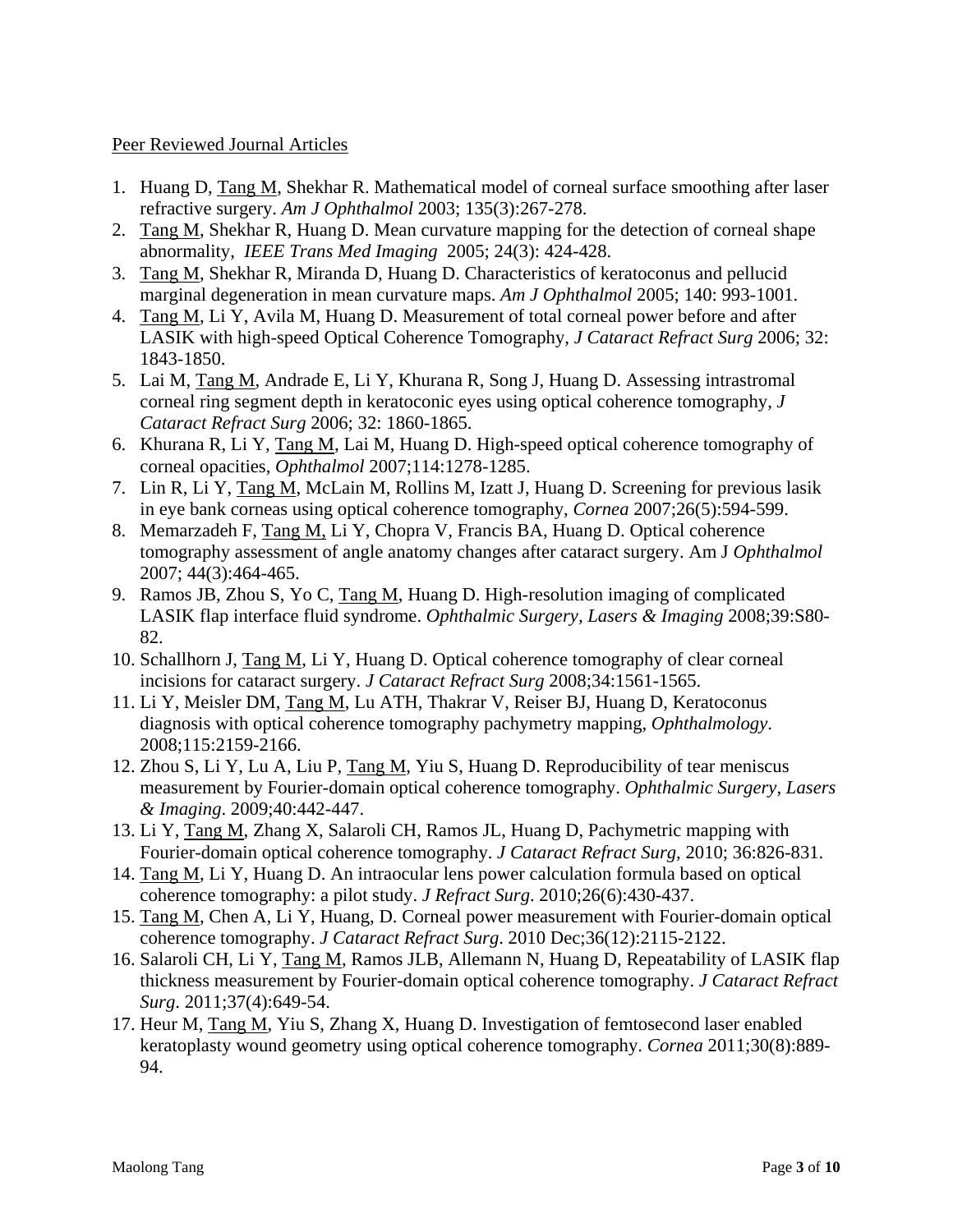- 18. Huang D, Tang M. Refractive surgical problem: July consultation #6. *J Cataract Refract*  Surg. 2011;37(7):1371.\*
- 19. Tang M, Ward D, Ramos JLB, Li Y, Salaroli CH, Schor P, Huang D, Measurements of microkeratome cuts in donor corneas with ultrasound and optical coherence tomography. Cornea. 2012;31(2):145-9.
- 20. Tang M, Wang L, Koch DD, Li Y, Huang D, Intraocular lens power calculation after myopic and hyperopic laser vision correction using optical coherence tomography. *Saudi J Ophthalmology.* 2012;26: 19-24.\*
- 21. Tang M, Wang L, Koch DD, Li Y, Huang D, Intraocular lens power calculation after previous myopic laser vision correction based on corneal power measured by Fourier-domain optical coherence tomography, *J Cataract Refract Surg*. 2012;8(4):589-94
- 22. Qin B, Tang M, Li Y, Zhang X, Chu R, Huang D, Anterior segment dimensions in Asian and Caucasian eyes measured by optical coherence tomography, *Ophthalmic Surgery, Lasers & Imaging*. 2012;31(2):145-9.
- 23. Cleary C, Liu Y, Tang M, Li Y, Stoeger C, Huang D. Excimer laser smoothing of endothelial keratoplasty grafts. *Cornea.* 2012;31(4):431-6.
- 24. Cleary C, Song JC, Tang M, Li Y, Liu Y, Yiu S, Huang D. Dual laser-assisted lamellar anterior keratoplasty tophat graft: a laboratory study. *Cornea* 2012;31(7):791-7.
- 25. Bald M, Li Y, Tang M, Huang D. Anterior segment imaging with optical coherence tomography. *Ophthalmology International*, 2012;Autumn:74-79
- 26. Le HGT, Tang M, Ridges R, Huang D, Jacobs DS, Pilot study for OCT guided design and fit of a prosthetic device for treatment of corneal disease, *J Ophthalmology.* 2012. doi:10.1155/2012/812034.
- 27. Hsia T, Tang, M, Pan B, Krumeich J, Li Y, Huang D. Angled mushroom pattern femtosecond laser lamellar keratoplasty for krumeich ring insertion: a laboratory study*. J Clin Exp Ophthalmology*, 2012, doi:10.4172/2155-9570.1000232.
- 28. Cleary C, Tang M, Ahmed H, Fox M, Huang D. Beveled femtosecond laser astigmatic keratotomy for the treatment of high astigmatism post-penetrating keratoplasty. *Cornea.*  2013;32(1):54–62.
- 29. Bald M, Stoeger C, Galloway J, Tang M, Holiman J, Huang D. Use of Fourier-domain optical coherence tomography to evaluate anterior stromal opacities in human donor corneas. *J Ophthalmology.* 2013: 397680. doi:10.1155/2013/397680
- 30. Tang M, Stoeger C, Galloway J, Holiman J, Bald M, Huang D. Evaluating DSAEK graft deturgescence in preservation medium after microkeratome cut with optical coherence tomography, *Cornea* 2013 Jun;32(6):847-50.
- 31. Huang D, Tang M, Wang L, Zhang X, Armour RL, Gattey DM, Lombardi LH, Koch DD, Optical coherence tomography-based corneal power measurement and intraocular lens power calculation following laser vision correction, *Transactions of the American Ophthalmological Society*, 2013;111:57-68
- 32. Qin B, Francis BA, Li Y, Tang M, Zhang X, Jiang C, Cleary C, Huang D. Anterior chamber angle measurements using schwalbe's line with high resolution Fourier-domain optical coherence tomography. *J Glaucoma*, 2013 Dec;22(9):684-8.
- 33. Qin B, Chen S, Brass R, Li Y, Tang M, Zhang X, Wang X, Wang Q, Huang D, Keratoconus diagnosis with an optical coherence tomography-based pachymetric scoring system, *J Cataract Refract Surg,* 2013 Dec;39(12):1864-7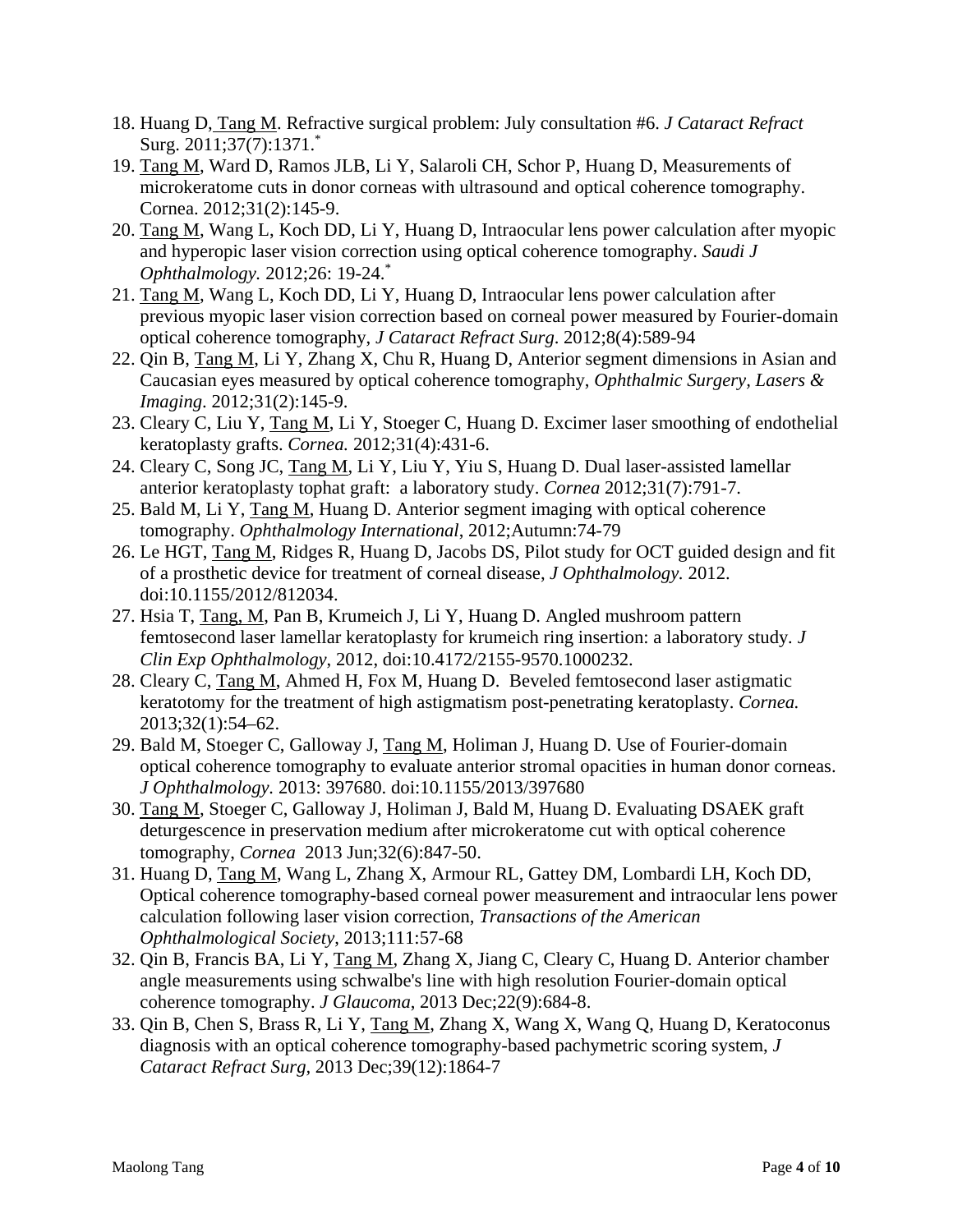- 34. Cleary C, Li Y, Tang M, Gendy NS, Huang D, Predicting transepithelial phototherapeutic keratectomy outcomes using Fourier-domain optical coherence tomography, *Cornea*, 2014; 33(3):280-7.
- 35. Tang M, Li Y, Huang D. Corneal epithelial remodeling after LASIK measured by Fourierdomain optical coherence tomography, *J Ophthalmology* 2015: 860313. doi: 10.1155/2015/860313
- 36. Dong J, Tang M, Zhang Y, Jia Y, Zhang H, Jia Z, Wang X. Comparison of anterior segment biometric measurements between Pentacam HR and IOLMaster in normal and high myopic eyes. *PLOS ONE* 2015; 10(11): e0143110
- 37. Zhang, C, Bald M, Tang M, Li Y, Huang D. Interface quality of different corneal lamellarcut depths for femtosecond laser-assisted lamellar anterior keratoplasty. *J Cataract Refract Surg* 2015; 41:827–835.
- 38. Zhang C, Liu L, Tang M, Li Y, Chamberlain W, Huang D. Laboratory evaluation of femtosecond laser lamellar cuts in Gamma-irradiated corneas, *Cornea* 2015; 34(11):1499- 503
- 39. Wang L, Tang M, Huang D, Weikert MP, Koch DD. Comparison of Newer Intraocular Lens Power Calculation Methods for Eyes after Corneal Refractive Surgery. *Ophthalmology* 2015;122(12):2443-9
- 40. Su JP, Li Y, Tang M, Liu L, Pechauer AD, Huang D, Liu G. Imaging the anterior eye with dynamic-focus swept-source optical coherence tomography, *J Biomed Optics* 2015; 20(12):126002
- 41. Yokogawa H, Tang M, Li Y, Liu L, Chamberlain W, Huang D. Deep laser-assisted lamellar anterior keratoplasty with microkeratome-cut grafts. *Cornea* 2016; May;35(5):706-12.
- 42. Ma JX, Tang M, Wang L, Weikert MP, Huang D, Kock DD. Comparison of newer IOL power calculation methods for eyes with previous radial keratotomy. *Invest Ophthalmol Vis Sci.* 2016;57(9):OCT162-8.
- 43. Tang M, Li Y, Huang D. Differentiating keratoconus and corneal warpage by analyzing focal change patterns in corneal topography, pachymetry, and epithelial thickness maps. *Invest Ophthalmol Vis Sci.* 2016;57(9):OCT544-9.
- 44. Schallhorn JM, Tang M, Li Y, Louie JJ, Chamberlain W, Huang D. Distinguishing between contact lens warpage and ectasia: the utility of optical coherence tomography epithelial thickness mapping. *J Cataract Refract Surg* 2017; 43:60–66.
- 45. Li Y, Yokogawa H, Tang M, Chamberlain W, Guiding flying-spot laser transepithelial phototherapeutic keratectomy with optical coherence tomography, *J Cataract Refract Surg*  2017; 43:525–536.
- 46. Tran KD, Li Yan, Holiman JD, Tang M, et al, Light scattering measurements in electronbeam sterilized corneas stored in recombinant human serum albumin, *Cell and Tissue Banking*, in press

### Non-Peer Reviewed Articles

1. Zhang C, Tang M, Huang D. Dissection of Intrastromal Corneal Ring Segments into Optical Zone. *Atlas of Ophthalmology,* Nov. 2013. Available at: http://www.atlasophthalmology.com/atlas/folder.jsf?node=9690.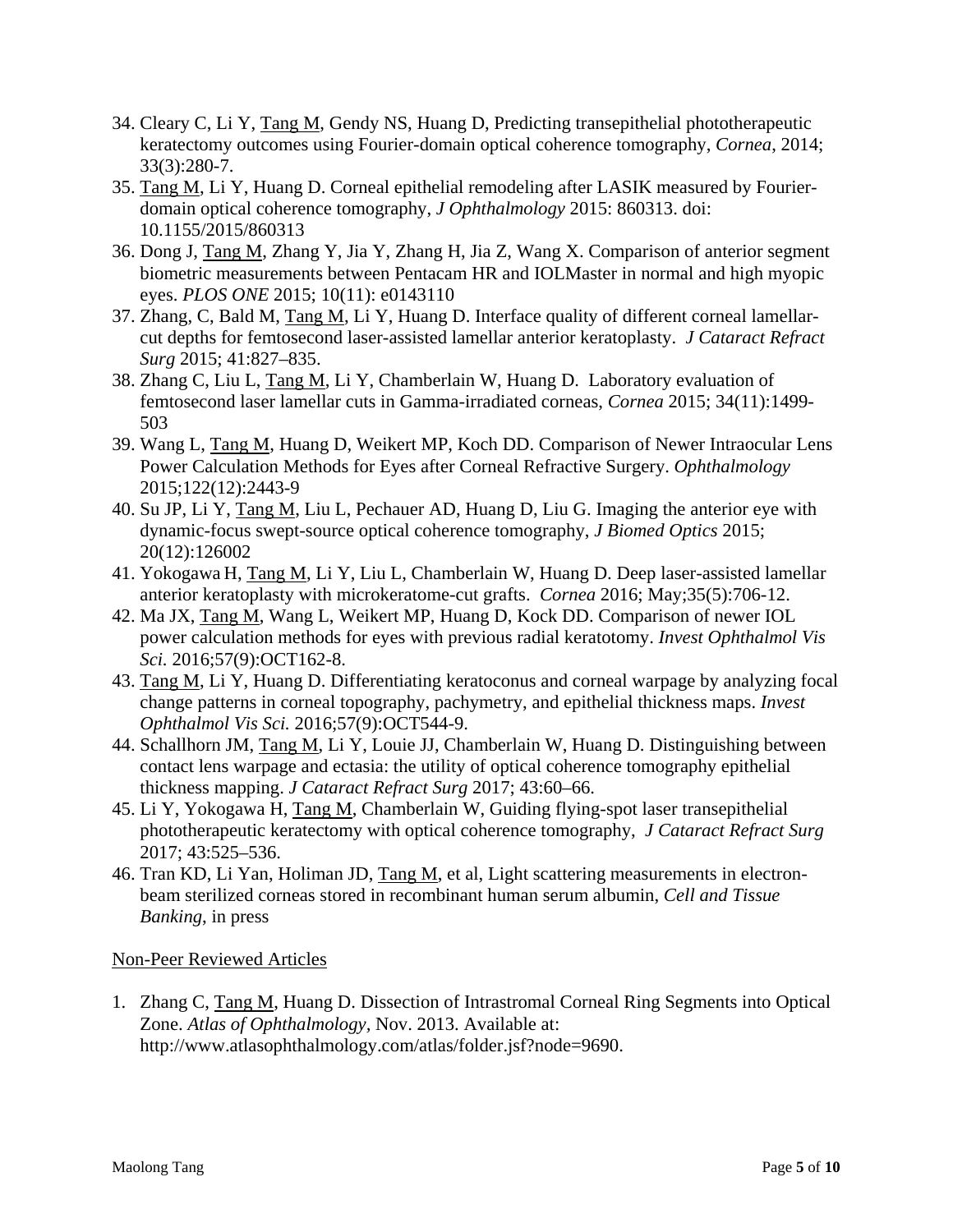2. Tang M. How OCT improves measurement in cataract surgery. *Ophthalmology Management.* May 2014: 41-43.

### Book Chapters

- 1. Tang M, Huang D. Intacs intracorneal ring segments. In *Anterior Segment Optical Coherence Tomography*. Steinert RF, Huang D, editors. Thorofare, NJ: SLACK; 2008:67-74.
- 2. Huang D, Li Y, Tang M. Anterior Segment Imaging with the Optical Coherence Tomography. In *Optical Coherence Tomography: Technology and Applications*. Wolfgang D, Fujimoto JG, editors. New York, NY: Springer; 2008:961-982.
- 3. Huang D, Li Y, Tang M. Introduction to Corneal and Anterior Segment Imaging with the RTVue Fourier-Domain Optical Coherence Tomography System. In *RTVue Fourier-Domain Optical Coherence Tomography Primer Series: Cornea & Anterior Segment*. Huang D. editor. Fremont, CA: Optovue Inc.; 2009:2-13.
- 4. Binder PS, Tang M, Huang D. Intra-Corneal implants. In *RTVue Fourier-Domain Optical Coherence Tomography Primer Series: Cornea & Anterior Segment*. Huang D. editor. Fremont, CA: Optovue Inc.; 2009:41-45.
- 5. Tang M, Huang D. Anterior segment scan procedures. In *Imaging the Eye from Front to Back with the RTVue Optical Coherence Tomography.* Huang D, Duker J, Fujimoto J, Lumbroso B, Schuman J, Weinreb R, editors. Thorofare, NJ: SLACK Inc.; 2010:31-38.
- 6. Huang D, Li Y, Tang M. Interpretation of corneal images. In *Imaging the Eye from Front to Back with the RTVue Optical Coherence Tomography.* Huang D, Duker J, Fujimoto J, Lumbroso B, Schuman J, Weinreb R, editors. Thorofare, NJ: SLACK Inc.; 2010:39-45
- 7. Li Y, Tang M, Huang D. Keratoconus screening. In *Imaging the Eye from Front to Back with the RTVue Optical Coherence Tomography.* Huang D, Duker J, Fujimoto J, Lumbroso B, Schuman J, Weinreb R, editors. Thorofare, NJ: SLACK Inc.; 2010:103-107.
- 8. Heur M, Tang M, Trokel SL, Huang D. Corneal pathologies and surgeries. In *Imaging the Eye from Front to Back with the RTVue Optical Coherence Tomography.* Huang D, Duker J, Fujimoto J, Lumbroso B, Schuman J, Weinreb R, editors. Thorofare, NJ: SLACK Inc.; 2010:123-126.
- 9. Huang D, Li Y, Tang M. Anterior Segment Imaging with the optical coherence tomography. In *Optical Coherence Tomography: Technology and Applications*. 2nd ed. Wolfgang D, Fujimoto JG, editors. New York, NY: Springer; 2013.

### Invited Presentations

- 1. Tang M, "Corneal power measurement and post-LASIK intraocular lens power calculation using OCT", Pacific Cataract and Laser Institute, Chehalis, WA, February 2013
- 2. Tang M, "OCT for IOL calculations after laser refractive surgery", Contact Lens Association of Ophthalmologists (CLAO) 2014 International Symposium & Congress, Toronto, Canada, June 2014

### Conference Abstracts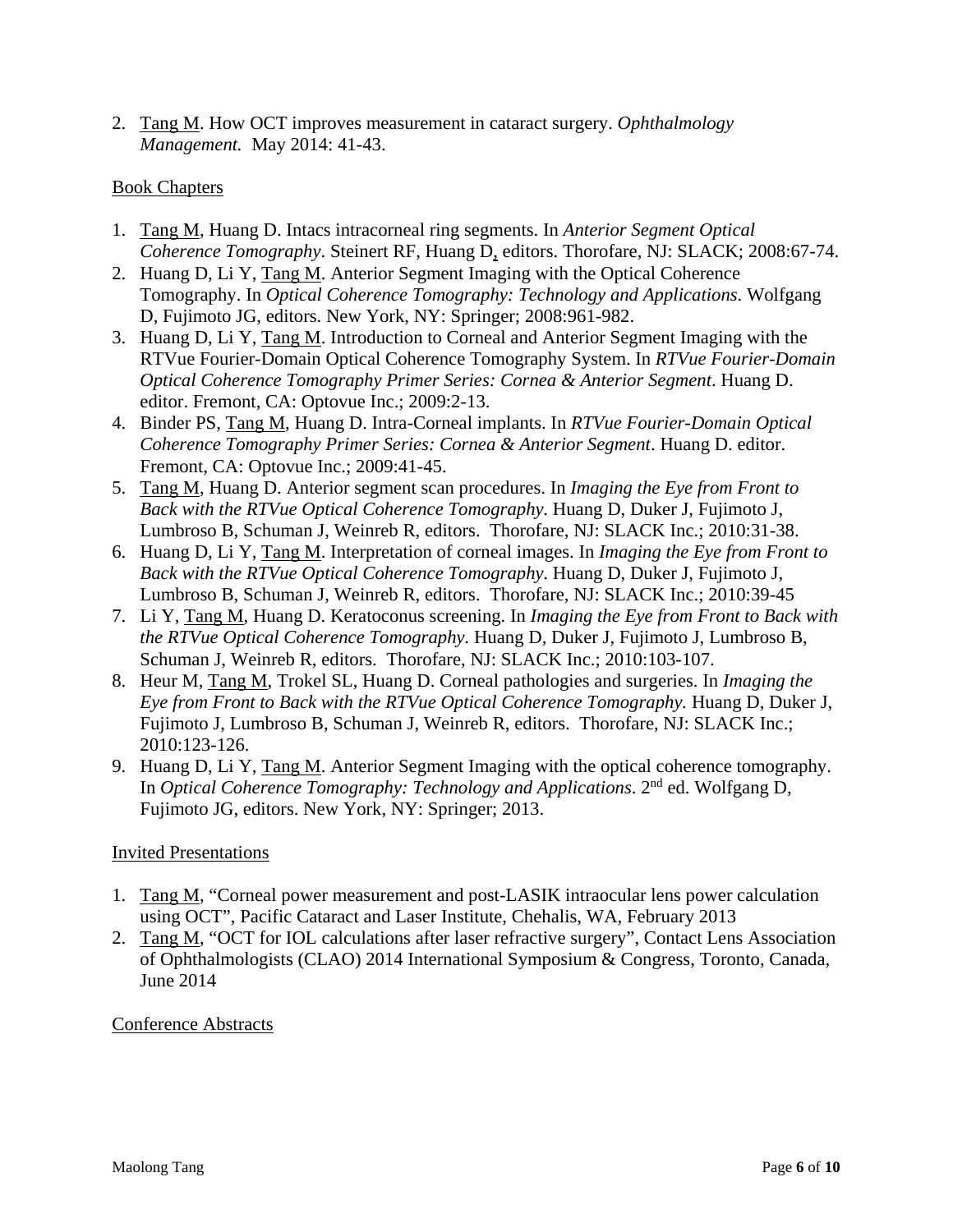- 1. Tang M, Shekhar R, Huang D. Keratoconus detection based on Laplacian convexity representation of corneal topography. Sixth annual great lakes vision research conference, November, 2001, Cleveland, OH.
- 2. Huang D, Tang M. Corneal topographic convexity mapping for keratoconus screening. Association for Research in Vision and Ophthalmology Meeting, Ft Lauderdale, FL, May 2002, *Invest Ophthalmol Vis Sci*, Supplement 2002;43:U27.
- 3. Huang D, Tang M, Shekhar R. Mathematical model of corneal surface smoothing after laser refractive surgery. Whitaker Foundation Annual Report, September, 2003.
- 4. Tang M, Shekhar R, Huang D. Corneal epithelial healing and surgically-induced aberrations after excimer laser correction. Association for Research in Vision and Ophthalmology, Ft Lauderdale, FL, 2004, *Invest Ophthalmol Vis Sci*, Supplement 2004;45:U16.
- 5. Tang M, Huang D. Characteristics of keratoconus on mean curvature maps. Association for Research in Vision and Ophthalmology, Ft Lauderdale, FL, 2005, *Invest Ophthalmol Vis Sci*, Supplement 2005, Abstr#4950.
- 6. Lin R, Li Y, Tang M, Huang D. Screening for previous LASIK in eye bank corneas using optical coherence tomography. Association for Research in Vision and Ophthalmology Meeting, Ft Lauderdale, FL, May 2005, *Invest Ophthalmol Vis Sci*, Supplement 2005.
- 7. Huang D, Lin RC, Li Y, Tang M. Screening for previous LASIK in eye bank corneas using optical coherence tomography. *World Cornea Congress* V, April, 2005. Washington DC.
- 8. Huang D, Tang M, Measurement of total corneal power with optical coherence tomography. JCRS Symposium on Anterior Segment Imaging, March, 2006, San Francisco, CA.
- 9. Li Y, Tang M, Lin R, Huang D. LASIK flap reflectivity analysis with high-speed optical coherence tomography. Association for Research in Vision and Ophthalmology, Ft Lauderdale, FL, 2006. *Invest Ophthalmol Vis Sci*, Supplement 2006.
- 10. Lai MM, Tang M, Khurana R, Huang D. Assessing intrastromal corneal ring segment depth in patients with keratoconus using optical coherence tomography. Association for Research in Vision and Ophthalmology, Ft Lauderdale, FL, 2006, *Invest Ophthalmol Vis Sci*, Supplement 2006;47:Abstr#1359.
- 11. Tang M, Li Y, Avila M, Huang D. Corneal power change after LASIK accessed by highspeed optical coherence tomography**.** Association for Research in Vision and Ophthalmology, Ft Lauderdale, FL, 2006, *Invest Ophthalmol Vis Sci*, Supplement 2006;47:Abstr#583.
- 12. Huang D, Tang M, Li Y. An optical coherence tomography-based intraocular lens formula. American Academy of Ophthalmology annual meeting, AAO 2006, Las Vegas, NV.
- 13. Huang, D, Tang M, Li Y. An optical coherence tomography-based intraocular lens formula. American Society of Cataract and Refractive Surgery annual meeting, ASCRS 2007, San Diego, CA.
- 14. Schallhorn J, Tang M, Li Y, Huang D. Analysis of clear corneal incisions for cataract surgery using optical coherence tomography. Association for Research in Vision & Ophthalmology Annual Meeting, Fort Lauderdale, FL, .2007, *Invest Ophthalmol Vis Sci*, Supplement 2007;48:Abstr#1085.
- 15. Reiser BJ, Schallhorn J, Tang M, Li Y, Huang D. Measuring the anterior corneal vault using the Visante anterior segment OCT: a novel diagnostic tool for keratoconus. Association for Research in Vision & Ophthalmology Annual Meeting, Fort Lauderdale, FL, 2007, *Invest Ophthalmol Vis Sci*, Supplement 2007;48:Abstr#1851.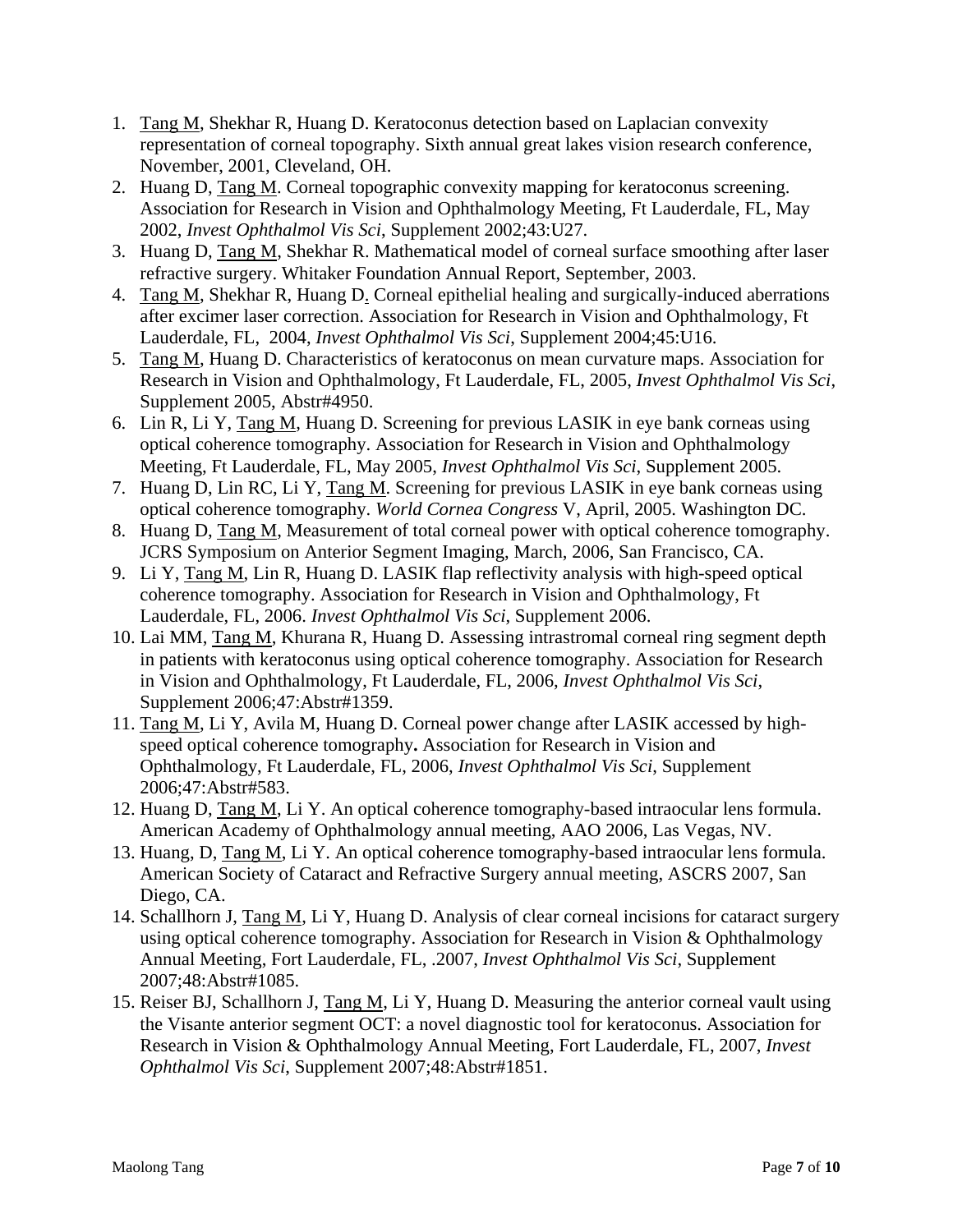- 16. Li Y, Tang M, Thakrar V, Meisler DM, Huang D. Keratoconus screening with high-speed optical coherence tomography. Association for Research in Vision & Ophthalmology Annual Meeting, Fort Lauderdale, FL, 2007, *Invest Ophthalmol Vis Sci*, Supplement 2007;48:Abstr#4019.
- 17. Memarzadeh F, Tang M, Li Y, Chopra V, Francis BA, Huang D. Anterior segment OCT for imaging the change in anterior chamber angle morphology after cataract surgery. Association for Research in Vision & Ophthalmology Annual Meeting, Fort Lauderdale, FL, 2007, *Invest Ophthalmol Vis Sci*, Supplement 2007;48:Abstr#3855.
- 18. Tang M, Li Y, Huang D. An optical coherence tomography-based intraocular lens formula. Association for Research in Vision & Ophthalmology Annual Meeting, Fort Lauderdale, FL, 2007, *Invest Ophthalmol Vis Sci*, Supplement 2007;48:Abstr#5435.
- 19. Ho H-K V, Li Y, Tang M, Iyer S, May W, Huang D. Differential diagnosis of eccentric corneal steepening after hyperopic LASIK by optical coherence tomography. Association for Research in Vision & Ophthalmology Annual Meeting, Ft Lauderdale, FL, 2007, *Invest Ophthalmol Vis Sci*, Supplement 2007;48:Abstr#2810.
- 20. Li Y, Tan O, Tang M, Huang D. Corneal epithelial thickness mapping with Fourier-domain optical coherence tomography. Association for Research in Vision & Ophthalmology Annual Meeting, Ft Lauderdale, FL, 2007, *Invest Ophthalmol Vis Sci*, Supplement 2007;48:Abstr#2813.
- 21. Huang D, Tang M. Corneal power measurement with optical coherence tomography. Association for Research in Vision & Ophthalmology Annual Meeting, Ft Lauderdale, FL, 2007, *Invest Ophthalmol Vis Sci*, Supplement 2007;48:Abstr#3267.
- 22. Ramos JB, Baikoff G, Li Y, Tang M, Huang D. Sensitivity of keratoconus screening with optical coherence tomography. Association for Research in Vision & Ophthalmology Annual Meeting, Ft Lauderdale, FL, 2008, *Invest Ophthalmol Vis Sci*, Supplement 2008;48:Abstr#3273.
- 23. Schallhorn J, Tang M, Li Y, Huang D. Keratoconus, corneal refractive index changes in keratoconus. Association for Research in Vision & Ophthalmology Annual Meeting, Ft Lauderdale, FL, 2008, *Invest Ophthalmol Vis Sci*, Supplement 2008;48:Abstr#4345.
- 24. Huang D, Tang M, Li Y. Quantification of keratoconic focal thinning on pachymetry maps by fitting of Gaussian waveform. Association for Research in Vision & Ophthalmology Annual Meeting, Ft Lauderdale, FL, May 3-7, 2009, *Invest Ophthalmol Vis Sci*, Supplement 2009; Abstr#3548.
- 25. Tang M, Li Y, Huang D. Corneal topography and power measurement with optical coherence tomography. Association for Research in Vision & Ophthalmology Annual Meeting, Ft Lauderdale, FL, May 3-7, 2009, *Invest Ophthalmol Vis Sci*, Supplement 2009; Abstr#5791.
- 26. Qin B, Tang M, Zhang X, Huang D. Multi-ethnic survey of anterior eye anatomy using optical coherence tomography. Association for Research in Vision & Ophthalmology Annual Meeting, Ft Lauderdale, FL, May 2-6, 2010, *Invest Ophthalmol Vis Sci*, Supplement 2010; Abstr#5653.
- 27. Tang M, Li Y, Huang D. Intraocular lens power calculation based on Fourier-domain optical coherence tomography. Association for Research in Vision & Ophthalmology Annual Meeting, Ft Lauderdale, FL, May 2-6, 2010, *Invest Ophthalmol Vis Sci,* Supplement 2010; Abstr#5692.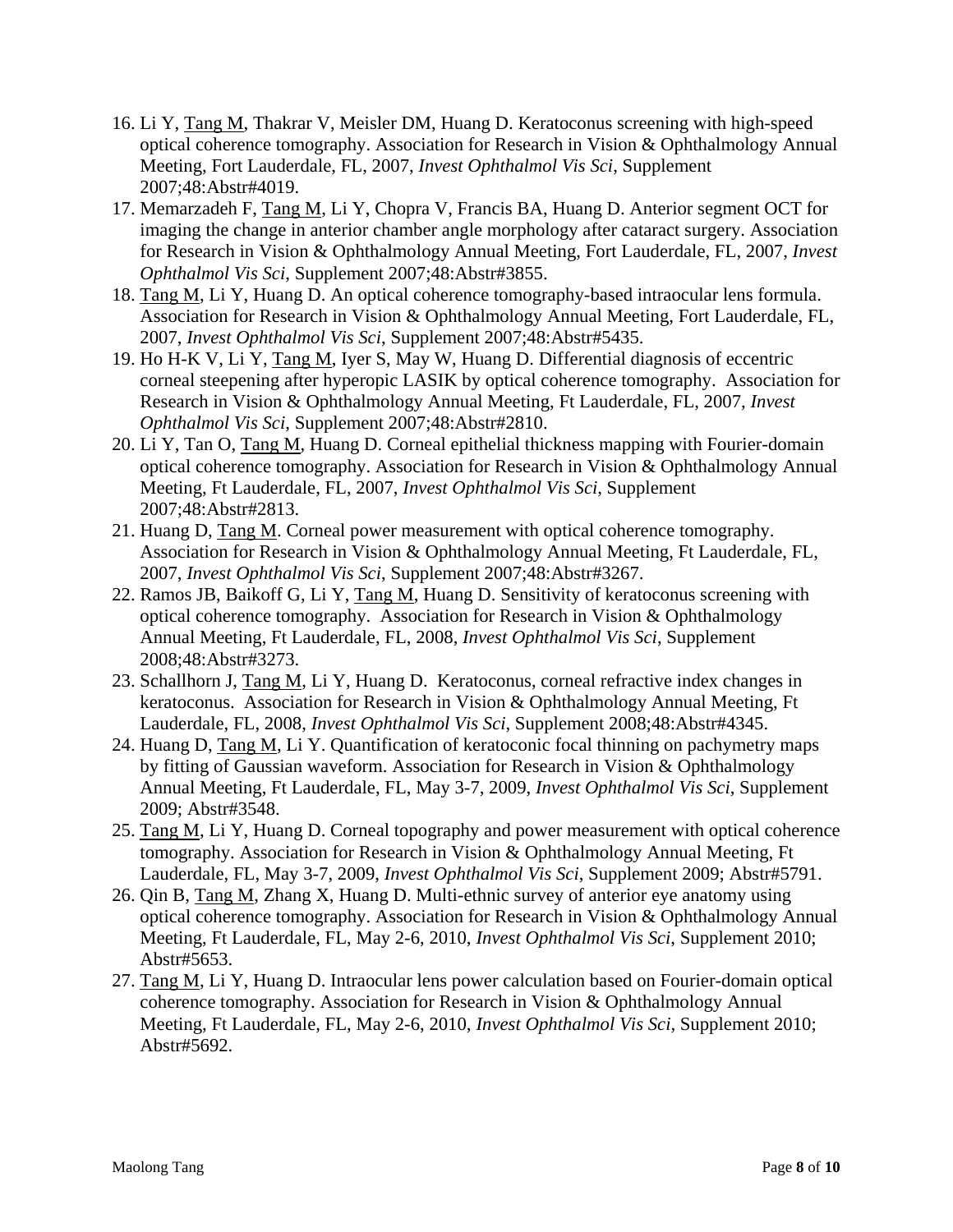- 28. Stoeger C, Galloway J, Huang D, Tang M, Holiman J, Smythe D. Use of FD-OCT to elucidate anterior stromal pathology in human donor corneas. XXIII Annual Meeting of the European Eye Bank Association, Freiburg, Germany. January 21-22, 2011.
- 29. Wang L, Tang M, Huang D, Koch, DD. IOL power calculations in post-LASIK/PRK eyes with the formula based on optical coherence tomography, American Society of Cataract and Refractive Surgery annual meeting, ASCRS 2011, March 25-29, 2011 San Diego, CA.
- 30. Le H, Tang M, Ridges R, Huang D, Jacobs DS. OCT guided design and fitting of an ocular surface prosthetic device. Association for Research in Vision & Ophthalmology Annual Meeting, Ft Lauderdale, FL, May 1-5, 2011, *Invest Ophthalmol Vis Sci,* Supplement 2011; Abstr#6555.
- 31. Cleary C, Song JC, Tang M, Li Y, Liu Y, Yiu S, Huang D. Dual laser-assisted lamellar anterior keratoplasty: a laboratory study in eyebank eyes. Association for Research in Vision & Ophthalmology Annual Meeting, Ft Lauderdale, FL, May 1-5, 2011, *Invest Ophthalmol Vis Sci,* Supplement 2011. Abstr#3383
- 32. Qin B, Li Y, Tang M, Zhang X, Huang D. Anterior chamber angle measurement using Fourier-domain optical coherence tomography. Association for Research in Vision & Ophthalmology Annual Meeting, Ft Lauderdale, FL, May 1-5, 2011, *Invest Ophthalmol Vis Sci,* Supplement 2011. Abstr#6278
- 33. Tang M, Li Y, Huang D. Corneal power measurement with optical coherence tomography. Annual Meeting of the International Society for Imaging in the Eye (ISIE), April 2011, Fort Lauderdale, FL.
- 34. Huang D, Tang M. Intraocular lens power calculation after previous myopic laser vision correction based on Fourier-domain oct, International Society of Refractive Surgery (ISRS) Refractive Surgery Subspecialty Day, October 2011, Orlando, FL.
- 35. Wang L, Koch DD, Jenkins RB, Tang M, Li Y, Huang D, IOL power calculations with optical coherence tomography based formula and formulas from the ASCRS calculator in post-LASIK/PRK eyes, American Society of Cataract and Refractive Surgery annual meeting, ASCRS 2012, Chicago, IL
- 36. Tang M, Wang L, Koch DD, Li Y, Huang D, Intraocular lens power calculation after myopic or hyperopic laser vision correction using optical coherence tomography, Association for Research in Vision & Ophthalmology Annual Meeting, Ft Lauderdale, FL, May, 2012, *Invest Ophthalmol Vis Sci,* Supplement 2012. Abstr#3612
- 37. Huang D, Tang M, Li Y. Clinical Applications of Corneal OCT. Frontiers in Optics 2012/Laser Science XXVIII. Rochester, New York, Oct 2012. doi: 10.1364/FIO.2012.FW4C.3.
- 38. Stoeger C, Li Y, Tang M, Galloway J, Measurement of descemet membrane thickness with Fourier-domain optical coherence tomography and its impact on tissue preparation. The Eye Bank Association of America (EBAA) Scientific Symposium and Poster Session, Chicago, IL 2013.
- 39. Zhang C, Bald M, Tang M, Huang D. Evaluating smoothness of femtosecond laser lamellar cuts at different depths. 28th Biennial Cornea Conference. Boston, MA. October 2013.
- 40. Tang M, Li Y, Huang D. Measuring Corneal epithelial thickness change after LASIK with optical coherence tomography. Association for Research in Vision & Ophthalmology Annual Meeting, Seattle, WA, May, 2013, *Invest Ophthalmol Vis Sci,* Supplement 2013. Abstr#536